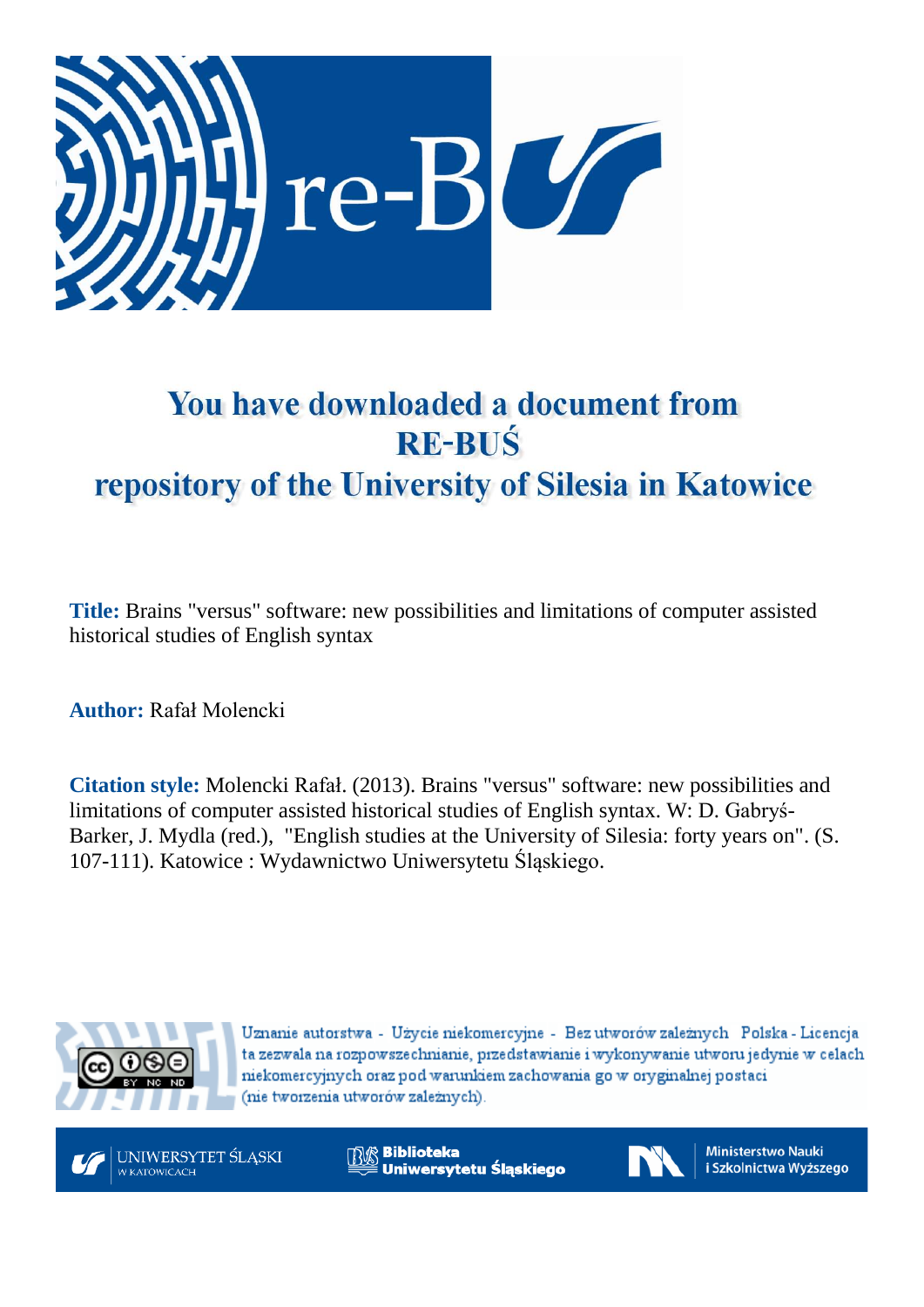## Rafał Molencki

## **Brains** *versus* **Software: New Possibilities and Limitations of Computer Assisted Historical Studies of English Syntax**

Although the article was written fourteen years ago, its main idea is still valid: despite great progress in computer technology, also applied in linguistic studies, successful interpretation of the corpus material can only be performed by the human brain. The problem of identifying multiple meanings has been partially solved by better and better automatic disambiguation techniques. Upgraded search engines can now retrieve words in their original spellings. Many more diachronic English databases have become available since the end of the 20<sup>th</sup> century. Libraries all over the world have been supplying digitalized facsimiles of more and more medieval manuscripts, which enables scholars to have their own interpretations of ancient texts without referring to the printed 'emended' editions. This has already resulted in the publication of several important studies which changed generally accepted views. However, we were too optimistic concerning the Dictionary of Old English project: while the complete DOE Corpus is ready, the compilers of the dictionary itself are currently working on the entries beginning with the letter H. The Third Edition of the Oxford English Dictionary is still rather far from completion. Not only in this respect we have a long way to go…

The application of computer technology has had a tremendous impact on linguists' work in the last decade. The most obvious advantages are speed and access to very large text corpora of medieval and later English texts. The traditional linguist could only study a few texts, thus most typical dissertations published in the 1960s and 1970s were "descriptive syntaxes" of individual medieval texts (cf. the Mouton series of the late 1960s/early 1970s, e.g. Shannon 1964, Palmatier 1969, Brown 1970). Also my own Ph.D. dissertation of 1988 dealt with verb complementation in Old English and as illustration material I used only two Anglo‑Saxon translations, which are attributed to King Alfred the Great, viz. of Bede's *Historia Ecclesiastica Gentis Anglorum* (*Ecclesiastical History of the English Nation*) and Gregory's *Cura pasto‑ ralis* (*Pastoral Care*). On the other hand, the Habilitationschrift of 1999 (i.e. in the computer era) on *A History of English Counterfactuals* used samples of dozens of different medieval and modern English texts. Nowadays **all** Old English and most Middle English texts are available in machine readable forms. Thus every single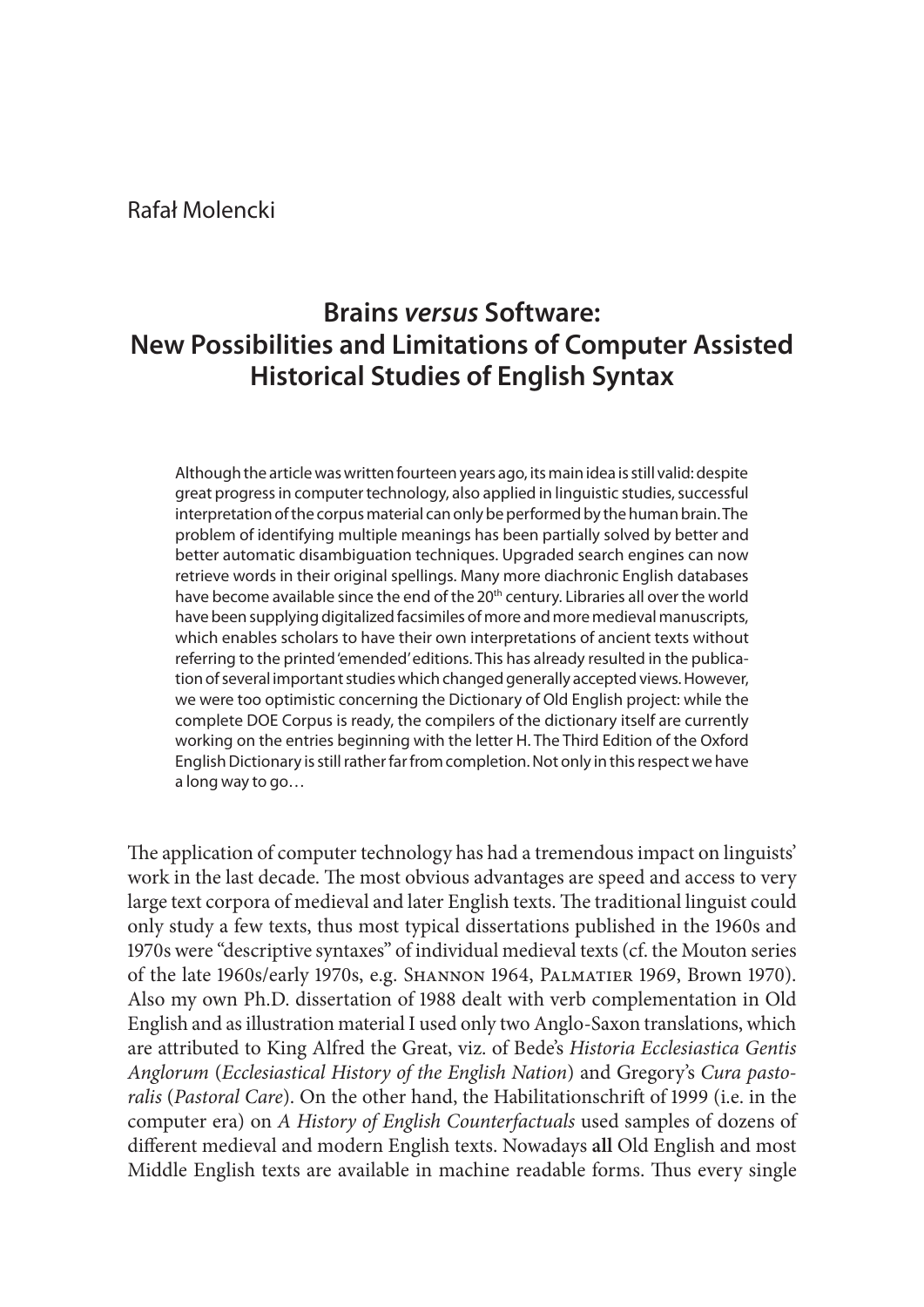use of every single Old English word is now recorded and concordanced (cf. the Toronto *Microfiche Concordance of Old English Words* and *A Microfiche Concord‑ ance of Old English High‑Frequency Words*). Currently the Toronto specialists are finishing the new comprehensive electronic *Dictionary of Old English*, a very use‑ ful and timely replacement of the more than a century old Bosworth and Toller's *Anglo‑Saxon Dictionary*.

For diachronic and comparative studies an indispensable tool is the Diachronic Part of the Helsinki Corpus of English texts, which provides us with fragments of numerous texts from the millennium between c700‑1710, tagged for periods, sub‑periods, type of text, style and other codings. Linguists can also make use of the CD‑ROM edition of all the Bible translations into English, starting from the three Anglo‑Saxon Gospels (written in different Old English dialects in the late 10<sup>th</sup> century), through 14<sup>th</sup> century Wycliffe's Bible, three 16<sup>th</sup> century translations, the landmark Authorised Version of 1611 and finishing with the latest revised translations. An additional program makes cross‑referencing easy, so that the researcher has quick access to different versions of the same sentences. Other corpora, including complete works of individual authors (e.g. *The Complete Works of William Shakespeare* on CD‑ROM), are obviously available, too. Many publish‑ ers make the works of (also classical) English writers accessible to general public in the electronic form. Some of them can be downloaded directly from various websites in the Internet. The Internet also enables us to exchange ideas in private contacts or taking part in various newsgroups like LINGUIST, HISTLING, ENG-LISC, etc. Numerous publications become available long before they are printed as books or articles. The information about important publications and events such as seminars or conferences can be quickly spread to hundreds of linguists all over the world.

Another significant contribution was the publication of the second edition of the *Oxford English Dictionary* on CD‑ROM in 1989, where 20 huge volumes were compressed into a single disk. The scholar cannot help being overwhelmed by the wealth of data — each entry is provided with definitions, pronunciation, etymologies, numerous examples of usage from all periods of the language's history, first attestations and in the case of obsolete words — their last occurrences. The reliability of this dictionary is very high and it does not seem to have a match in the lexicography of any language. An important advantage of such electronic dictionaries is the fact that they can be revised and updated quickly and at any time. A special browser program (*OED Browser*) enables us to find not only entries but also any occurrences of the sought items in the whole dictionary.

All those searching, browsing and concordancing programs have saved linguists long years of arduous and tedious hunt for language examples and, what is also important, a great deal of space earlier taken up by countless slips of paper, folders, drawers, filing cabinets. Saving search results in computer files makes them imme‑ diately available for quick reference at any time and the risk of losing precious data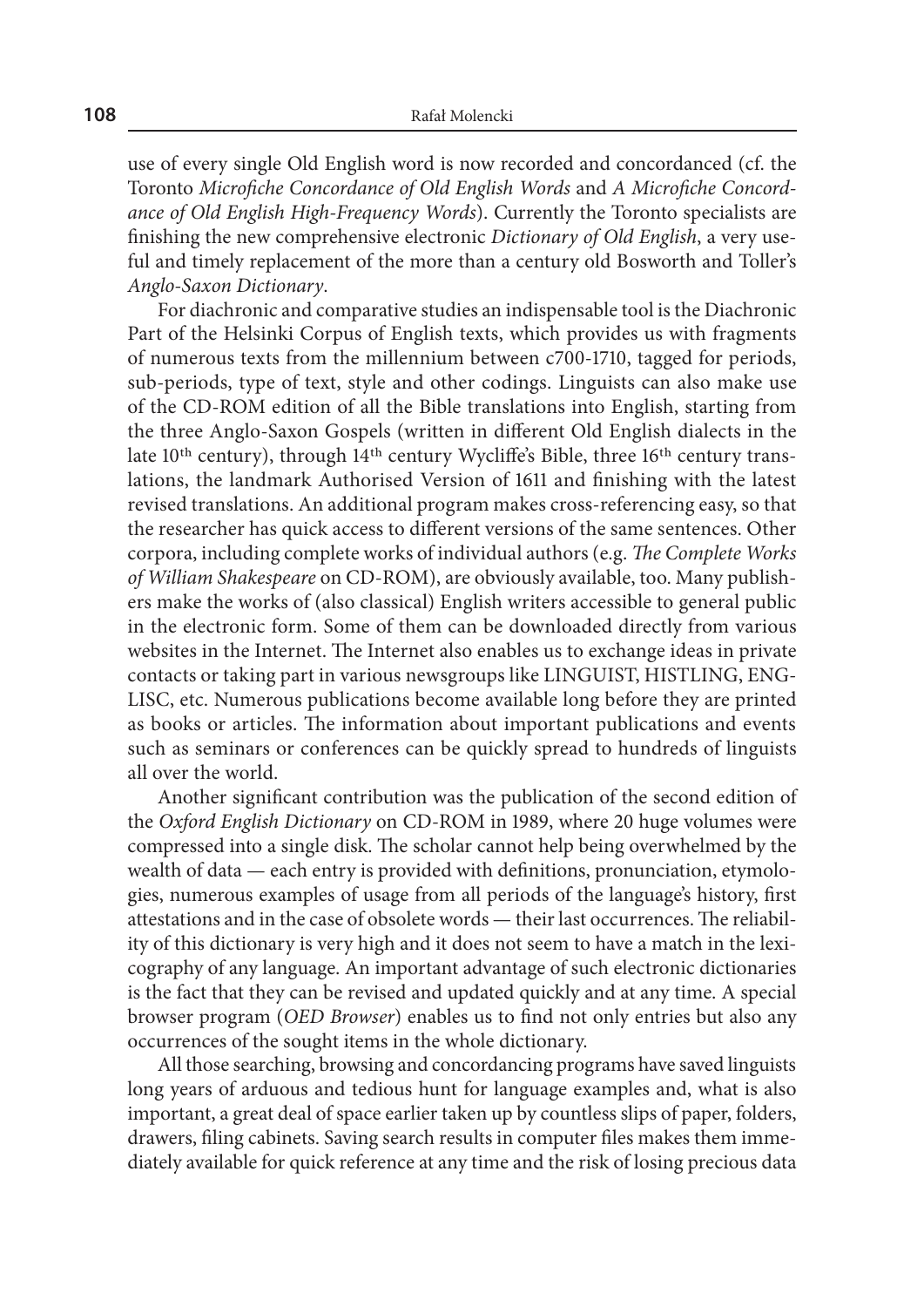is smaller, provided one is careful enough to make multiple copies of data in case of a major breakdown.

It goes without saying that search programs have started a new epoch in language studies, especially in morphology and syntax. Within a matter of minutes we can have all the instances of a particular item in a huge corpus. We can also look for groups of words, phrases, collocations, etc.The program will provide us with the linguistic context of a few thousand signs (i.e. several sentences) before and after the requested item. One can limit the search to the instances of some item only when it is accompanied by something else, e.g. a linguist looking for the instances of the so-called third conditional will ask the computer to find all the examples of the word *had* preceded by the context word *if* with the left horizon of, say, four words. If one needs all the inflectional variants of a word, e.g. *play*, it suffices to make a request for *play\** and the search program will find all the instances of *play, plays, played, playing*. Likewise, if one is interested with some prefix (e.g. *omni‑*), one should ask for *omni\** and very soon all the words like *omnipotent, omnipresent, omniscient, omnivorous* will be picked out.

These are just some of the new possibilities of computers, unimaginable two or three decades ago, which have made historical linguists' work so much quicker and easier. Nevertheless one should not become overenthusiastic. One of the major drawbacks of computers is that they simply cannot think and as such will never be able to replace the human brain. Some of the apparent advantages mentioned above can actually make research more difficult. Very frequently we are faced with insurmountable *embarras de richesses*. We simply get much more than we would like to. More often than not as a search result one can be provided with so many instances that one simply gets lost in the wealth of unnecessary data. This usually happens when one looks for the occurrences of some high frequency item. Even in a relatively small corpus one can find thousands of matches.

Multifunctional items give rise to another type of difficulties. Obviously no search program is able to distinguish between the demonstrative pronoun *that*, the relative pronoun *that* and the conjunction *that* or between the conditional *if* and the interrogative *if*. The linguist has to go over all the instances by hand, which will probably take him or her longer than if they read the 'analogue' book and marked the relevant examples in it, quickly eliminating all the others. With the more commonly used words, it might be better if the program found us, say, only every 10<sup>th</sup> or every 20th instance, which should not be too difficult. Yet none of the four search programs I have been using has this option.

Similarly, the computer will not tell the difference between homonymous nouns and verbs, so searching for the verb *mark* we will also have to process all the noun instances including the proper name *Mark*. As is well‑known, the English language is notorious for such homonyms. Looking for all the inflectional forms of the verb *let* a linguist may find to his horror that on asking for *let\** , apart from the requested *let, lets* and *letting* he is dumped with words like *letter, lettuce, lethal* etc. Neither can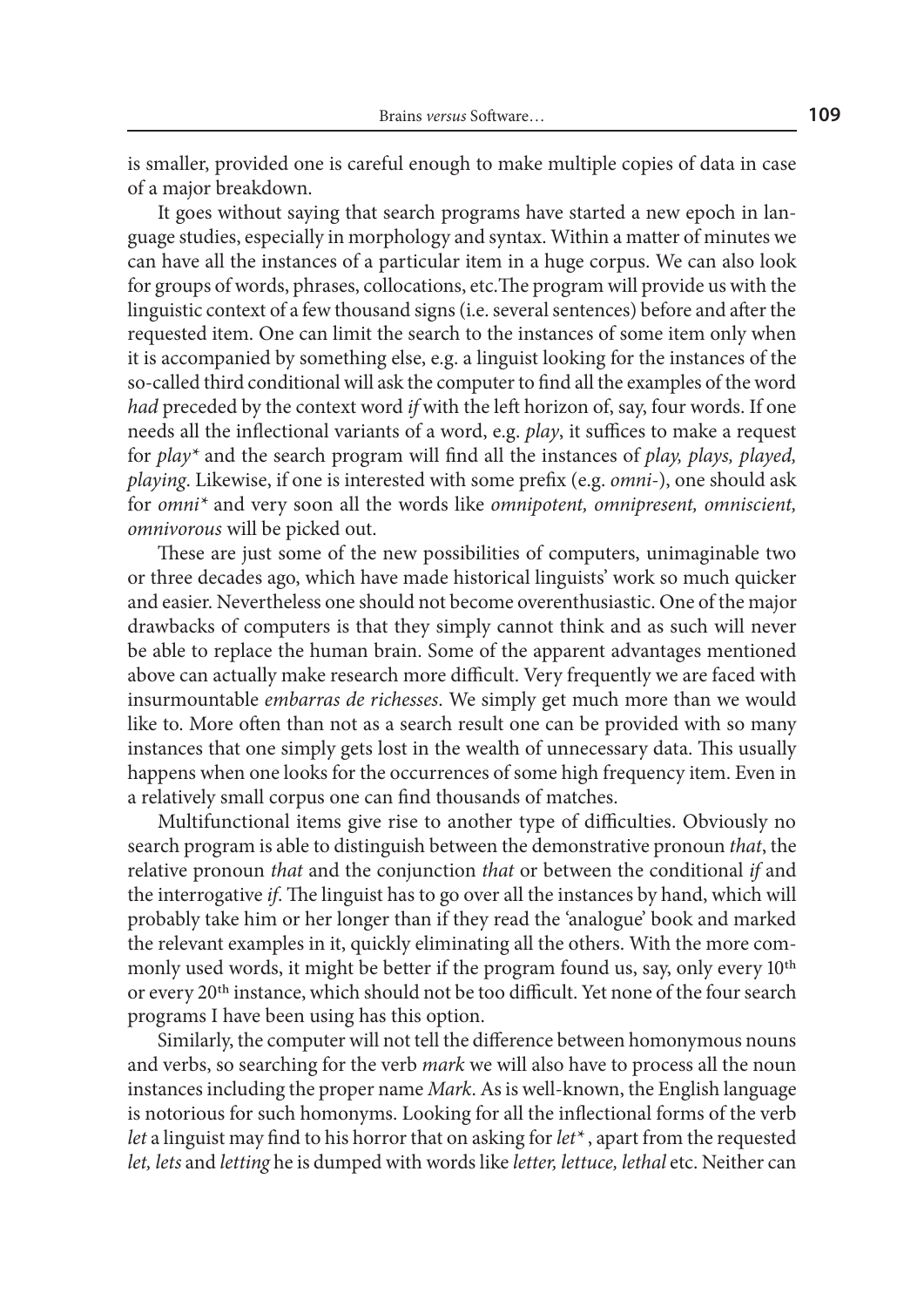syntacticians and typologists rely on computers when they study word order. There is no way of finding examples of subject-verb inversion, objects preceding verbs or adjectives following nouns, to mention but a few examples of constructions unavailable electronically. If we want all the instances of the third conditional protasis from a corpus, we have to read all of it anyway.

Then there is an important issue of working with samples. This is the case with the majority of diachronic corpora, whose compilers usually take only 10—20 pages out of voluminous ancient books as a supposedly representative sample. The absence of a particular lexical item or a grammatical construction in the sample that has been chosen at random may be a pure coincidence. Quite often one can read articles where prudent linguists who do not fully rely on their electronic databases discover that the structure which is absent in the, say, Helsinki corpus sample does occur in the same text two pages later and surprisingly not only once.

Another major problem for the computer search are variant spellings of the requested word, especially plentiful during the most interesting period in the his‑ tory of English, i.e. Middle English. Due to the considerable dialectal differentiation, no standard forms, scribal inconsistency and errors, many words have more than a dozen variant forms, some of them never recorded in either the *Oxford English Dictionary* or the *Middle English Dictionary*. Even if we asked the search program to find all the variants that we know of, without having read the whole corpus ourselves we cannot be certain whether some unusual form will not occur in it. Looking for all the Middle English conditional protases, one has to search for all the clauses beginning not only with canonical *if*, but also with *yif, ef, yef, gif, gef, iffe, yf, yffe, giffe, gife, gefe, geffe, gyfe, gyffe, 3if, 3yf, 3yffe, 3iffe* and perhaps some others, which for the specialist (but never for the machine on its own) are obvious markers the moment that they are found in the right context.

The problem of spelling also concerns the choice of fonts. Numerous programs are often incompatible with one another and working even with only two different computers we may have problems in reading medieval English texts, as there may be different renderings of Old English eths, thorns, yoghs or ashes. A scanner will not read these symbols, either. Since most search programs will work only in the ASCII environment, in the electronic corpora of early English texts we are forced to use rather awkward substitutes (commonly accepted now), e.g. "+a" for the lower case ash, "+T" for the upper case thorn, etc. This makes texts look very strange and very un-Anglo-Saxon in comparison with the original manuscripts, even worse than the early printed editions of the Early English Text Society. Since the mid-19<sup>th</sup> century the EETS has already published several hundred books and numerous objections have been raised to their former practice of 'emending' medieval texts, 'correcting' what was called scribal errors, imposing modern punctuation by adding non‑existent commas, full stops, which often led to all kinds of misinterpretations. It is only in the recent publications of the series that the editors try to preserve the original form as much as possible. Even so, if a historical syntactician wants to be